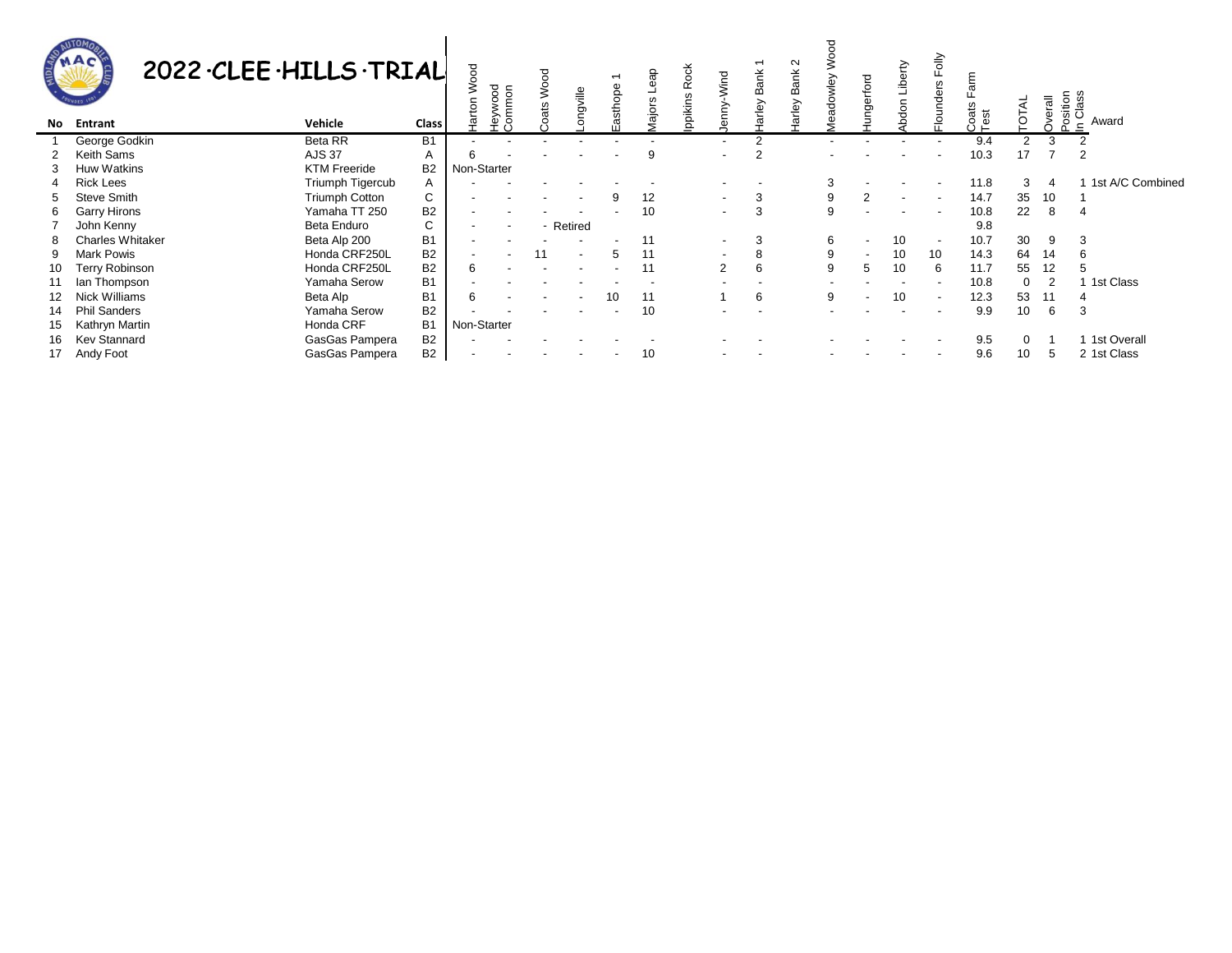| MOS                            |  |
|--------------------------------|--|
|                                |  |
| <b>LOUIS</b><br>٠<br><b>DE</b> |  |

## $\overline{a}$

|          | 2022 CLEE . HILLS . TRIAL                                                       |                                            |                               | larton Wood | <b>Heywood</b><br>Common | Coats Wood     | ongville   | asthope 1            | <b>Aajors</b> Leap | ppikins Rock   | lenny-Wind          | arley Bank 1             | $\sim$<br>arley Bank | <b>Meadowley Wood</b> | <b>Hungerford</b> | Abdon Liberty  | Flounders Folly   | Farm          | <b>TOTAL</b>   | Overall              | Position<br>In Class |
|----------|---------------------------------------------------------------------------------|--------------------------------------------|-------------------------------|-------------|--------------------------|----------------|------------|----------------------|--------------------|----------------|---------------------|--------------------------|----------------------|-----------------------|-------------------|----------------|-------------------|---------------|----------------|----------------------|----------------------|
| No.      | Entrant                                                                         | Vehicle                                    | Class                         |             |                          |                |            |                      |                    |                |                     |                          |                      |                       |                   |                |                   | Coats<br>Test |                |                      | Award                |
|          |                                                                                 |                                            |                               |             |                          |                |            |                      |                    |                |                     |                          |                      |                       |                   |                |                   |               |                |                      |                      |
| 18       | Paul Merson/Nick Sherrin                                                        | Shopland Mk2                               | 8                             |             |                          |                |            |                      |                    |                | $\overline{2}$      | $\overline{\phantom{a}}$ |                      |                       |                   |                |                   | 20.1          | $\overline{2}$ |                      | 1 1st Overall        |
| 19       | Charlie Merson/Will Merson                                                      | Ford Spl                                   | 8                             |             |                          |                |            |                      |                    |                | 3                   | 3                        |                      | Retired               |                   |                |                   | 19.9          |                |                      |                      |
| 20       | Russ Clarke/Stephen Louks                                                       | <b>Troll T6B</b>                           | 8                             |             |                          |                | 6          |                      |                    |                | $\overline{2}$      | $\overline{\phantom{a}}$ |                      |                       |                   |                | 5                 | 9.3           | 13             | 6                    | 4 3rd Class          |
| 21       | Ian Davis/Paul Vincent                                                          | <b>VW Buggy</b>                            | 8                             |             |                          | $\mathfrak{p}$ | 6          |                      |                    |                | $\overline{2}$      |                          |                      |                       |                   |                |                   | 9.3           | 10             | 4                    | 3 2nd Class          |
| 22       | Matt Johnston/Emma Wall                                                         | Troll T6E                                  | 8                             |             |                          |                | 6          |                      |                    |                | 1                   |                          |                      | 8                     |                   |                |                   | 10.0          | 15             | 8                    | 5                    |
| 23       | Stewart Green/Melanie Oliver                                                    | <b>SG Gruffalo RE</b>                      | 8                             |             |                          |                |            |                      |                    |                | $\Delta$            | 6                        |                      |                       | Retired           |                |                   | 11.1          |                |                      |                      |
| 24       | <b>Brian Partridge/Lee Peck</b>                                                 | Ridge Cannon                               | 8                             |             |                          |                | 11 Retired |                      |                    |                |                     |                          |                      |                       |                   |                |                   | 12.1          |                |                      |                      |
| 25       | Les Rayfield/Mark Stone                                                         | Freestyle Funbuggy                         | 8                             | Non-Starter |                          |                |            |                      |                    |                |                     |                          |                      |                       |                   |                |                   |               |                |                      |                      |
| 26       | Mike Briggs/David Meredith                                                      | Troll 6                                    | 8                             |             |                          | $\overline{7}$ | 6          |                      |                    |                | 5                   | 3                        |                      |                       |                   | 5              | 3                 | 11.8          | 29             | 21                   | $\overline{7}$       |
| 27       | Mark & John Sandford                                                            | Sylva Enigma                               | 8                             |             |                          | $\overline{a}$ | 6          | ÷,                   | 12                 |                | 9                   | 9                        |                      |                       | 5 Retired         |                |                   | 11.8          |                |                      |                      |
| 28       | Graham Williams/Rachel Walker                                                   | <b>VW Badger</b>                           | 8                             |             |                          | 12             | 6          | $\overline{a}$       | 11                 |                | 12                  | 8                        |                      |                       |                   | 5              | $\overline{4}$    | 20.5          | 58             | 35                   | 8                    |
| 29       | Nigel & Jane Jones                                                              | MG Kraken Spl                              | 8                             |             |                          | 8              | 6          | ÷,                   | 12                 |                | 8                   | 11                       |                      | 8                     |                   | 6              | 6                 | 10.3          | 65             | 38                   | 9                    |
| 30       | <b>Stuart &amp; Kieran Bartlett</b>                                             | Cannon Sport                               | 8                             |             |                          |                | 6          | $\sim$               | 9                  |                | 3                   |                          |                      |                       |                   |                | $\overline{a}$    | 10.2          | 18             | 12                   | 6                    |
| 31       | Charlie Knifton/Martin Freeman                                                  | <b>VW Scorpion</b>                         | 8                             |             |                          |                | 6          | $\overline{a}$       |                    |                | $\mathbf{1}$        |                          |                      |                       |                   |                | L.                | 10.7          | $\overline{7}$ | 3                    | 2 1st Class          |
| 32       | George Osborn/Ian Benfield                                                      | <b>Reliant Super Robin</b>                 | E                             |             |                          | 11             | 6          | $\overline{7}$       |                    |                | 8                   |                          |                      | 10                    |                   | 10             | 11                | 9.6           | 63             | 13                   | $\mathbf{1}$         |
| 33       | Nicholas & Tracey Aldridge                                                      | <b>Smart Roadster</b>                      | $\overline{7}$                |             |                          |                |            | $\overline{a}$       |                    |                | 3                   |                          |                      |                       |                   | - Retired      |                   | 10.4          |                |                      |                      |
| 34       | David Middleditch/Dave Richards                                                 | Dutton Phaeton                             | $\overline{7}$                |             |                          |                |            |                      |                    |                | 6<br>$\overline{7}$ | $\overline{\phantom{a}}$ |                      |                       |                   | 10             | 5                 | 10.2          | 21             | 14                   | 3                    |
| 35       | Philip & Tom Aubrey                                                             | <b>Dutton Melos</b>                        | $\overline{7}$                |             |                          |                |            |                      |                    | 6              |                     | 8                        |                      | $\overline{7}$        |                   | 5              | 6                 | 14.3          | 39             | 28                   | 6                    |
| 36       | Tony Branson/Eric Gordon                                                        | Marlin Roadster                            | $\overline{7}$                | Non-Starter |                          |                |            |                      |                    |                |                     |                          |                      |                       |                   |                |                   |               |                |                      |                      |
| 37       | Richard Houlgate/lan Webb                                                       | Marlin Roadster                            | $\overline{7}$                |             |                          |                |            |                      |                    |                | 6                   |                          |                      |                       |                   | 5              | 5                 | 12.1          | 16             | 11                   | 1 1st Class          |
| 38       | Julian Lack/Kevin Barnes                                                        | Liege Sports                               | $\overline{7}$                | Non-Starter |                          |                |            |                      |                    |                |                     |                          |                      |                       |                   |                |                   |               |                |                      |                      |
| 39       | Richard Matthews/Adrian Allen                                                   | Dellow Mk 1                                | $\overline{7}$                | 6           | 6                        |                | 6          | ÷,                   |                    | 6              | 8                   | $\overline{7}$           |                      |                       |                   | 6              | 6                 | 16.7          | 51             | 31                   | $\overline{7}$       |
| 40       | Ed Wells/Trevor Moffatt                                                         | <b>Dutton Melos</b>                        | $\overline{7}$                |             |                          |                |            | $\overline{a}$       |                    |                | 5                   | 3                        |                      |                       |                   | 5              | 5                 | 11.8          | 18             | 13                   | 2 2nd Class          |
| 41       | John & Robin Charles                                                            | Liege S                                    | $\overline{7}$                |             | $\overline{a}$           |                |            | 3                    |                    |                | 8                   | 9                        |                      | 6                     |                   | 6              | 5                 | 11.0          | 37             | 27                   | 5                    |
| 42       | John & William Ramsden                                                          | Marlin Roadster                            | $\overline{7}$                |             |                          |                |            |                      |                    |                | 8                   | 6                        |                      |                       |                   | 9              | 6                 | 8.6           | 29             | 20                   | $\overline{4}$       |
| 43       | Lee & Lily Sample                                                               | Rickman Ranger                             | $\overline{7}$                | 6           | 3<br>$\overline{a}$      |                |            | 10<br>$\overline{a}$ |                    |                | 10                  | 9                        |                      | 8                     |                   | 11             | 6                 | 14.5          | 63             | 37                   | 8                    |
| 44       | George Houghton/John Harris                                                     | Dellow Mk 1                                | 5                             | 6           |                          |                |            |                      |                    |                | 10                  |                          |                      |                       |                   | 6              | 6                 | 12.8          | 28             | 18                   | 1 Best MAC           |
| 45       | Roger Ashby/Alan Wibberley                                                      | Coates Orthoptera                          | $\overline{2}$                |             | 3                        |                |            | $\mathsf{R}$         |                    |                | 3<br>$\overline{7}$ |                          |                      |                       |                   | 6<br>10        | 6                 | 18.2          | 15             | 10<br>26             | 2 1st Class          |
| 46       | Mike Henney/Philip Stader<br>Adam & Eleanor Jones                               | Austin 7<br>Austin 7                       | $\overline{2}$<br>$\Omega$    |             | 9                        |                |            |                      |                    |                | 9                   |                          |                      |                       |                   | 11             | 6<br>$\mathbf{1}$ | 17.4<br>11.8  | 34<br>30       |                      | 5<br>2               |
| 47       |                                                                                 |                                            |                               |             | 6                        |                |            |                      |                    |                |                     |                          |                      |                       |                   |                |                   |               |                |                      |                      |
| 48       | Robert Renshaw/Andrew Fox                                                       | Austin 7                                   | 0<br>$\overline{2}$           |             |                          |                | 6          | $\overline{7}$       |                    |                | 10<br>8             |                          |                      |                       |                   | 11<br>10       | 11<br>6           | 11.7          | 44<br>31       |                      | 3<br>4               |
| 49       | Steve Hill/Simon Gooding, Howard Gibbons Ford Model A<br>Peter Kite/Jim Edwards | Frazer-Nash                                |                               |             | $\overline{a}$           |                |            | $\overline{a}$       |                    |                | $\overline{4}$      |                          |                      |                       |                   | 6              | $\overline{4}$    | 17.8<br>32.0  | 14             | 23<br>$\overline{7}$ | 1 Best VSCC          |
| 50<br>51 |                                                                                 |                                            | $\mathbf 2$<br>$\overline{2}$ |             |                          |                | 6          | $\overline{a}$       |                    | 6              | 6                   |                          |                      |                       |                   | 5              | 6                 | 18.2          | 29             | 22                   | 3                    |
| 52       | Joe Stollery/Garry Plummer<br>Ian & Linda Facey                                 | <b>Wolsley Hornet</b><br>BMW <sub>Z3</sub> | 5                             |             | Retired                  |                |            |                      |                    |                |                     |                          |                      |                       |                   |                |                   |               |                |                      |                      |
| 53       | Stuart Highwood/Mark Ensoll                                                     | Scimitar SS1                               | 5                             |             |                          |                |            |                      |                    |                |                     | 6 Retired                |                      |                       |                   |                |                   | 10.8          |                |                      |                      |
|          |                                                                                 |                                            | 5                             |             |                          |                |            | 6                    |                    |                | 4                   |                          |                      |                       |                   | - Retired      |                   | 10.8          |                |                      |                      |
| 54       | Stephen Kingstone/Kerry Greenland                                               | MG Midget<br>Austin 7                      | 5                             |             | 6                        |                |            | 8                    |                    | $\overline{a}$ | 8                   |                          |                      | 10                    | $\overline{a}$    | 10             | $\overline{7}$    | 20.1          | 49             | 30                   | 2 1st Class          |
| 55<br>56 | Mark Gregg/Dave Malin                                                           |                                            | 5                             |             | 6                        |                | 6          | 10                   |                    |                | 10                  |                          |                      | 9                     | 5                 | 11             | 6                 | 10.5          | 63             | 36                   | 5                    |
| 57       | Michael Gibson/Keshena Capell<br>Matthew & Michael Wills                        | <b>MG Midget</b><br>Mazda MX5              |                               |             | 6                        |                | ÷,         | 8                    |                    | 6              | 10                  |                          |                      | 8                     | $\overline{a}$    | $\overline{7}$ | 12 <sup>°</sup>   | 10.0          | 57             | 34                   | $\overline{4}$       |
| 58       | Winston & Patrick Teaque                                                        | <b>MGB Roadster</b>                        | 5<br>5                        |             | 6                        |                | 6          | 9                    |                    | 6              | 9                   |                          |                      | 8                     |                   | 6              | 6                 | 12.1          | 56             | 33                   | 3 2nd Class          |
|          | Mike Jones/Emma Harvey                                                          | <b>VW Beetle</b>                           |                               |             |                          |                |            |                      |                    |                |                     |                          |                      |                       |                   |                |                   |               |                |                      |                      |
| 59       |                                                                                 | <b>BMW 318S</b>                            | 6<br>3                        | Non-Starter | 6                        |                |            | 10                   |                    |                | 10                  |                          |                      |                       |                   | 12             | $\overline{7}$    | 16.3          | 55             | 32                   | $\overline{1}$       |
| 60       | Simon & Paul Fairbanks, Cameron Fairbanks<br>Rob & Mike Holden                  | BMW <sub>E3</sub>                          | 3                             |             |                          | - Retired      |            |                      |                    |                |                     |                          |                      | 10                    |                   |                |                   |               |                |                      |                      |
| 61       |                                                                                 |                                            |                               |             |                          |                |            |                      |                    |                |                     |                          |                      |                       |                   |                |                   |               |                |                      |                      |